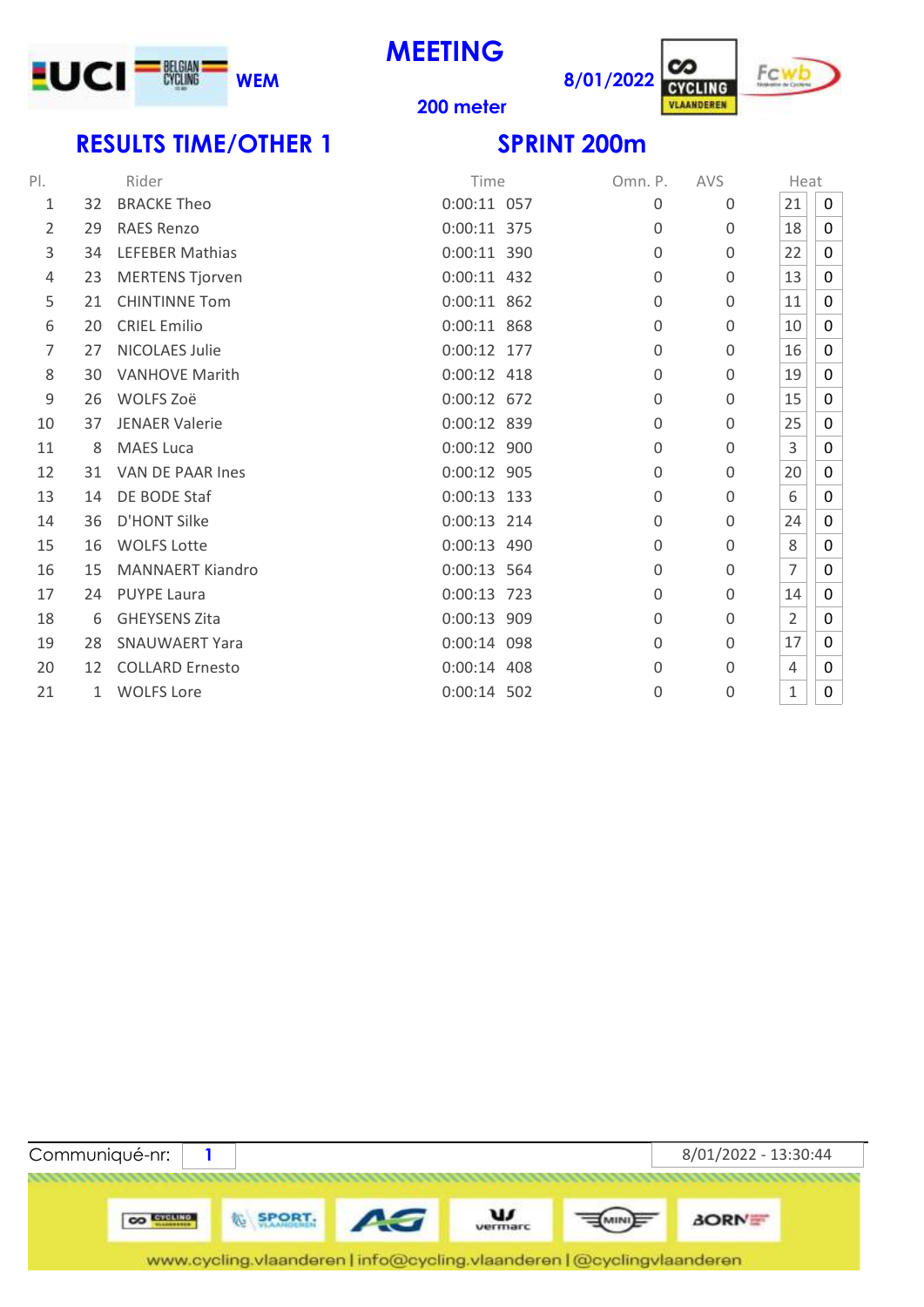





**RESULTS SCRATCH Omnium U17**

| PI. | Rider               | Omnium points | DNS/DNF/DSQ | AVS-P    |
|-----|---------------------|---------------|-------------|----------|
| 1   | 17 AERNOUTS Nicolas | 40            |             | 0        |
| 2   | 11 PUYPE Bram       | 38            |             | $\Omega$ |
| 3   | 19 D'HOOGHE Nicolas | 36            |             | 0        |
| 4   | 8 MAES Luca         | 34            |             | 0        |
| 5   | 7 ROOKS Rymer       | 32            |             | $\Omega$ |
| 6   | 14 DE BODE Staf     | 30            |             | $\Omega$ |
| 7   | 5 LOUAGIE Matti     | 28            |             | $\Omega$ |
| 8   | 10 GHESELLE Warre   | 26            |             | 0        |
| 9   | 2 BOSSAER Xander    | 24            |             | $\Omega$ |
| 10  | 4 BERTELS Witse     | 22            |             | $\Omega$ |
| 11  | 3 EECKHOUT Maarten  | 20            |             | 0        |
| 12  | 15 MANNAERT Kiandro | 18            |             | $\Omega$ |
| 13  | 12 COLLARD Ernesto  | 16            |             | $\Omega$ |

Communiqué approved by the Secretary of the Commissaires Panel:

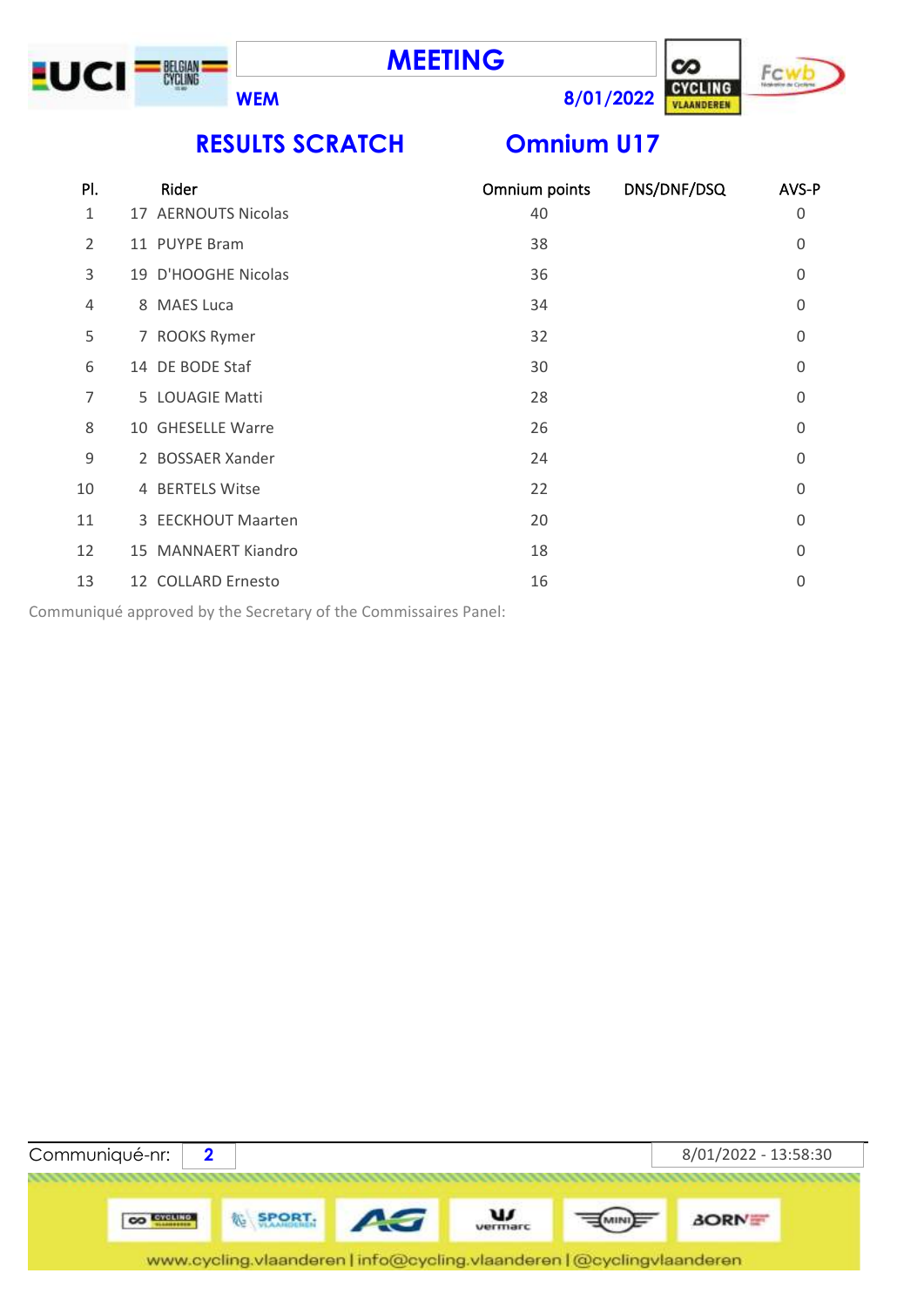





Fc۱



# **RESULTS TEMPORACE Omnium U17**

|                         |                |                         | Spr.           | FinishO        |             | Lap Points |                                             | <b>Total</b>   | Omn. | <b>DNS</b>               | Omn.              | AVS P.      |
|-------------------------|----------------|-------------------------|----------------|----------------|-------------|------------|---------------------------------------------|----------------|------|--------------------------|-------------------|-------------|
| PI.                     |                | Rider                   | Won            | rder           | $+/+$       | $-/-$      | <b>Balance</b>                              | Points         | P.   | <b>DNF</b><br><b>DSQ</b> | Points<br>(Place) |             |
| 1                       | 17             | <b>AERNOUTS Nicolas</b> | 8              | $\mathbf 1$    | $\Omega$    | $\Omega$   | 0                                           | 8              | 40   |                          | 80(1)             | $\mathbf 0$ |
| $\overline{\mathbf{2}}$ | 19             | D'HOOGHE Nicolas        | 3              | $\overline{2}$ | $\Omega$    | $\Omega$   | 0                                           | 3              | 38   |                          | 74(2)             | 0           |
| 3                       | 8              | <b>MAES Luca</b>        | $\overline{2}$ | 3              | $\Omega$    | $\Omega$   | 0                                           | $\overline{2}$ | 36   |                          | 70(3)             | $\Omega$    |
| 4                       | $\overline{2}$ | <b>BOSSAER Xander</b>   | $\overline{2}$ | 9              | $\Omega$    | $\Omega$   | $\mathbf 0$                                 | $\overline{2}$ | 34   |                          | 58(6)             | $\mathbf 0$ |
| 5                       | $\overline{4}$ | <b>BERTELS Witse</b>    | 1              | 7              | $\Omega$    | 0          | 0                                           | 1              | 32   |                          | 54(8)             | $\Omega$    |
| 6                       | 11             | <b>PUYPE Bram</b>       | 0              | 4              | 0           | 0          | 0                                           | 0              | 30   |                          | 68(4)             | 0           |
| $\overline{\mathbf{z}}$ | $\overline{7}$ | <b>ROOKS Rymer</b>      | 0              | 5              | $\Omega$    | $\Omega$   | 0                                           | $\Omega$       | 28   |                          | 60(5)             | $\Omega$    |
| 8                       | 14             | DE BODE Staf            | 0              | 6              | $\Omega$    | $\Omega$   | 0                                           | $\Omega$       | 26   |                          | 56(7)             | $\Omega$    |
| 9                       | 5              | <b>LOUAGIE Matti</b>    | 0              | 10             | $\mathbf 0$ | 0          | 0                                           | 0              | 24   |                          | 52(9)             | $\mathbf 0$ |
| 10                      | 10             | <b>GHESELLE Warre</b>   | 0              | 11             | $\Omega$    | $\Omega$   | $\mathbf 0$                                 | $\Omega$       | 22   |                          | 48 (10)           | $\Omega$    |
| 11                      | 3              | <b>EECKHOUT Maarten</b> | 0              | 12             | $\Omega$    | $\Omega$   | $\Omega$                                    | $\Omega$       | 20   |                          | 40(11)            | $\Omega$    |
| $12 \overline{ }$       | 15             | <b>MANNAERT Kiandro</b> | 0              | 8              | 0           | $-20$      | $-20$                                       | $-20$          | 18   |                          | 36(12)            | 0           |
| 13                      | 12             | <b>COLLARD Ernesto</b>  | 0              | 13             | $\Omega$    | $-40$      | $-40$                                       | $-40$          | 16   |                          | 32(13)            | 0           |
|                         |                |                         |                |                |             |            | <b>SPRINTPOINTS (sprintnr - backnumber)</b> |                |      |                          |                   |             |

|    |                 | 9    | 19                      | 13 |    |
|----|-----------------|------|-------------------------|----|----|
|    | 17              | 10   | 17                      | 14 | 19 |
|    | 17 <sup>1</sup> | 11   | $\overline{\mathbf{8}}$ | 15 |    |
| 17 | $\mathbf{8}$    | $12$ | 19                      | 16 |    |

Communiqué approved by the Secretary of the Commissaires Panel:

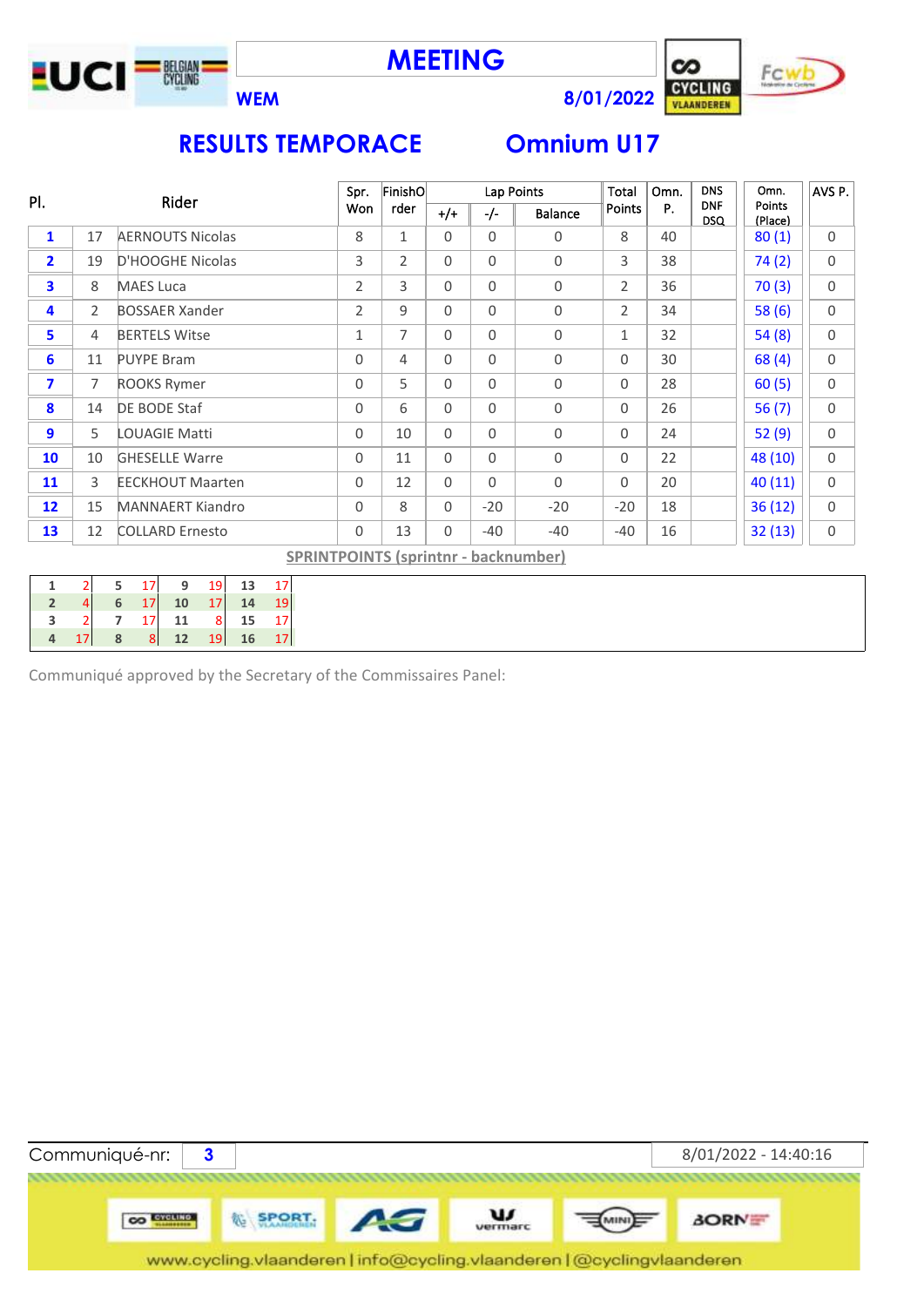

**MEETING**



**Fcw** 

# **RESULTS POINTSRACE/OMNIUM Omnium U17**

|                |    |                         | Spr.           | FinishO        |          |          | Lap Points     | Total          | Omn.  | <b>DNS</b>               | <b>AVS</b> |
|----------------|----|-------------------------|----------------|----------------|----------|----------|----------------|----------------|-------|--------------------------|------------|
| PI.            |    | Rider                   | Point          | rder           | $+/+$    | $-/-$    | <b>Balance</b> | Points         | P.    | <b>DNF</b><br><b>DSQ</b> | Points     |
| $\mathbf{1}$   | 17 | <b>AERNOUTS Nicolas</b> | 19             | $\overline{2}$ | 20       | $\Omega$ | 20             | 39             | 119   |                          | $\Omega$   |
| $\overline{2}$ | 19 | D'HOOGHE Nicolas        | 3              | $\overline{4}$ | 20       | $\Omega$ | 20             | 23             | 97    |                          | $\Omega$   |
| 3              | 11 | <b>PUYPE Bram</b>       | 12             | $\mathbf{1}$   | $\Omega$ | $\Omega$ | 0              | 12             | 80    |                          | $\Omega$   |
| 4              | 8  | <b>MAES Luca</b>        | 4              | 11             | $\Omega$ | $\Omega$ | 0              | 4              | 74    |                          | $\Omega$   |
| 5              | 7  | <b>ROOKS Rymer</b>      | 4              | 3              | $\Omega$ | $\Omega$ | 0              | 4              | 64    |                          | $\Omega$   |
| 6              | 14 | DE BODE Staf            | 3              | $\overline{7}$ | $\Omega$ | $\Omega$ | 0              | 3              | 59    |                          | $\Omega$   |
| $\overline{7}$ | 2  | <b>BOSSAER Xander</b>   | $\Omega$       | 8              | $\Omega$ | $\Omega$ | 0              | $\Omega$       | 58    |                          | $\Omega$   |
| 8              | 5  | <b>LOUAGIE Matti</b>    | $\overline{2}$ | 6              | $\Omega$ | $\Omega$ | 0              | $\overline{2}$ | 54    |                          | $\Omega$   |
| 9              | 10 | <b>GHESELLE Warre</b>   | 3              | 5              | $\Omega$ | $\Omega$ | 0              | 3              | 51    |                          | $\Omega$   |
| 10             | 4  | <b>BERTELS Witse</b>    | $\Omega$       | 9              | $\Omega$ | $-20$    | $-20$          | $-20$          | 34    |                          | $\Omega$   |
| 11             | 3  | <b>EECKHOUT Maarten</b> | $\Omega$       | 10             | $\Omega$ | $-20$    | $-20$          | $-20$          | 20    |                          | $\Omega$   |
| 12             | 15 | <b>MANNAERT Kiandro</b> | $\Omega$       | 13             | $\Omega$ | $-60$    | -60            | -60            | $-24$ |                          | $\Omega$   |
| 13             | 12 | <b>COLLARD Ernesto</b>  | 5              | 12             | $\Omega$ | $-80$    | $-80$          | $-75$          | $-43$ |                          | $\Omega$   |

**SPRINTPOINTS (sprintnr - backnumber - points)**

| 1              | 12 | 5            | 3 | 17 | 5              |  |
|----------------|----|--------------|---|----|----------------|--|
| $\mathbf{1}$   | 17 | 3            | 3 | 14 | З              |  |
| 1              | 8  | 2            | 3 | 8  | 2              |  |
| $\mathbf{1}$   | 19 | $\mathbf{1}$ | 3 | 5  |                |  |
| $\overline{2}$ | 17 | 5            | 4 | 11 | 10             |  |
| $\overline{2}$ | 10 | 3            | 4 | 17 | 6              |  |
| 2              | 11 | 2            | 4 |    | 4              |  |
| $\overline{2}$ | 5  | 1            | 4 | 19 | $\overline{2}$ |  |
|                |    |              |   |    |                |  |

Communiqué approved by the Secretary of the Commissaires Panel: